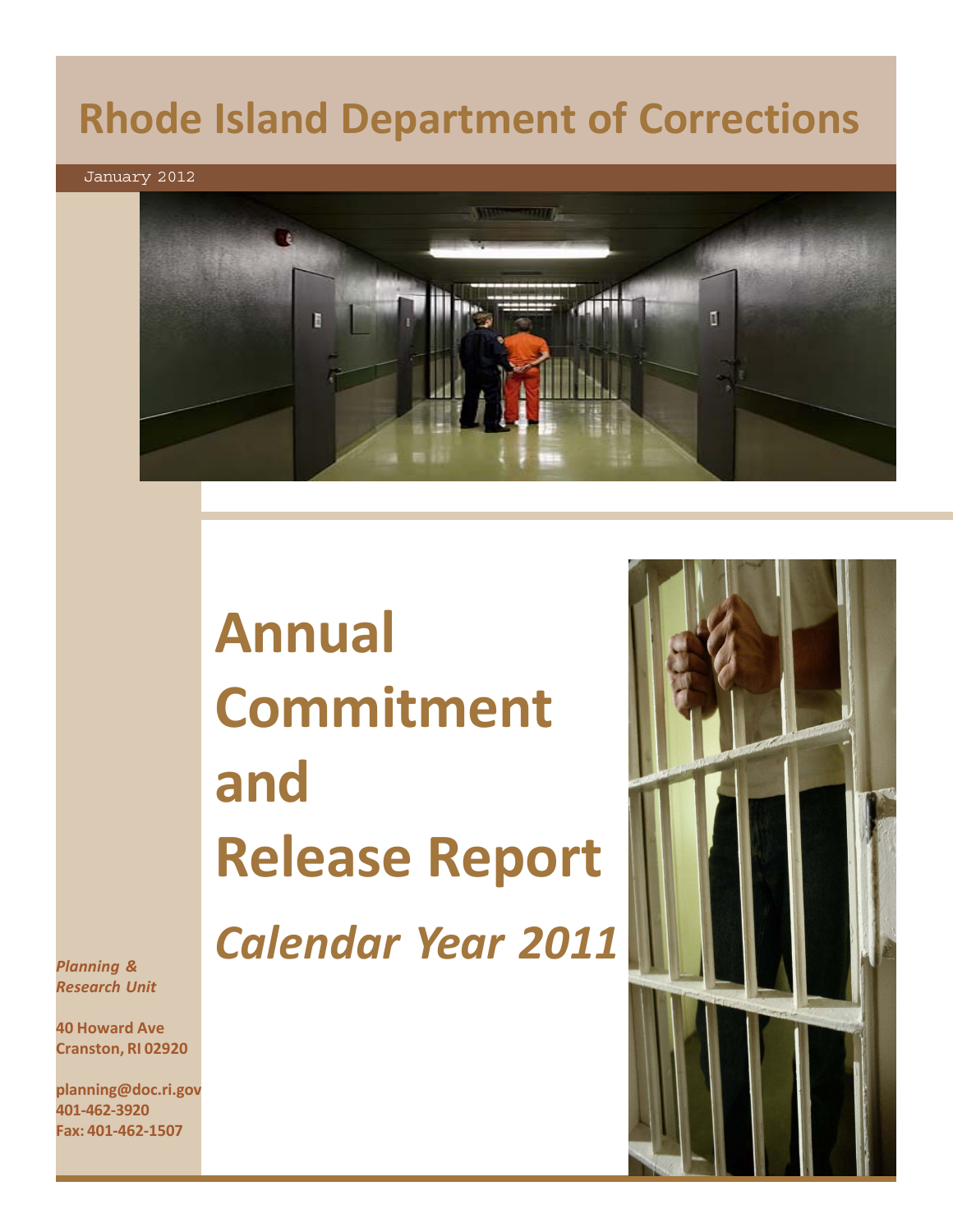

## **2011 Commitments**

| Commitment Type                      | Male   | Female | Total  |  |  |
|--------------------------------------|--------|--------|--------|--|--|
| Awaiting Trial                       | 9,619  | 1.667  | 11,286 |  |  |
| Sentenced                            | 3,235  | 374    | 3.609  |  |  |
| Sentenced from Court                 | 3.033  | 360    | 3 393  |  |  |
| Parole Violatorsl                    | 169    |        |        |  |  |
| Other (out of State return, transfer |        |        |        |  |  |
| from other states or IMH, etc.)      | 33     |        |        |  |  |
| Total                                | 12,854 |        |        |  |  |

In calendar year 2011 there were a total of 14,895 commitment events.

Although RIDOC saw 11,286 Awaiting Trial commitment events in 2011, this only represents 8,616 people, as over 2,500 were committed multiple times. In fact, 1,924 people were committed twice and 205 people were committed three or more times.

Similarly, 3,324 people account for the total 3,609 Sentenced commitment events. Three hundred thirty-three (333) people were sentenced twice and 43 were sentenced three or more times.

> Commitments and releases to RIDOC were at an all time high in 2006. Since then commitments have decreased 22% while releases have decreased 20%.

### **2011 Releases**

| Release Type                          | Male   | Female | Total  |  |  |  |  |
|---------------------------------------|--------|--------|--------|--|--|--|--|
| <b>Awaiting Trial</b>                 | 9.519  | 1,652  |        |  |  |  |  |
| To Sentenced Status                   | 2.139  | 213    | 2.352  |  |  |  |  |
| Other (bail, discharge at court/per   |        |        |        |  |  |  |  |
| court order, civil purge, etc.)       | 7.380  | 1.439  | 8.819  |  |  |  |  |
| Sentenced                             | 3.291  | 406    | 3.697  |  |  |  |  |
| Expiration of Sentence                | 2.823  | 347    | 3170   |  |  |  |  |
| Parole                                | 358    | 42     | 400    |  |  |  |  |
| Other (death, escape, transfer out of |        |        |        |  |  |  |  |
| state, released on case)              | 110    |        | 127    |  |  |  |  |
| Total                                 | 12,810 | 2,058  | 14,868 |  |  |  |  |

In calendar year 2011 there were a total of 14,868 Awaiting Trial release events.

Although RIDOC saw 11,171 Awaiting Trial release events in 2011, this represents only 8,581 people as almost 2,600 inmates were released multiple times. One thousand eight hundred seventy-eight (1,878) inmates were released twice and 712 inmates were released three or more times.

m.

**Page 2** Just as with commitments, 3,324 people represent the 3,697 Sentenced release events. Three hundred fifty-four (354) inmates were released twice and and 53 inmates were released from sentenced status three or more times.